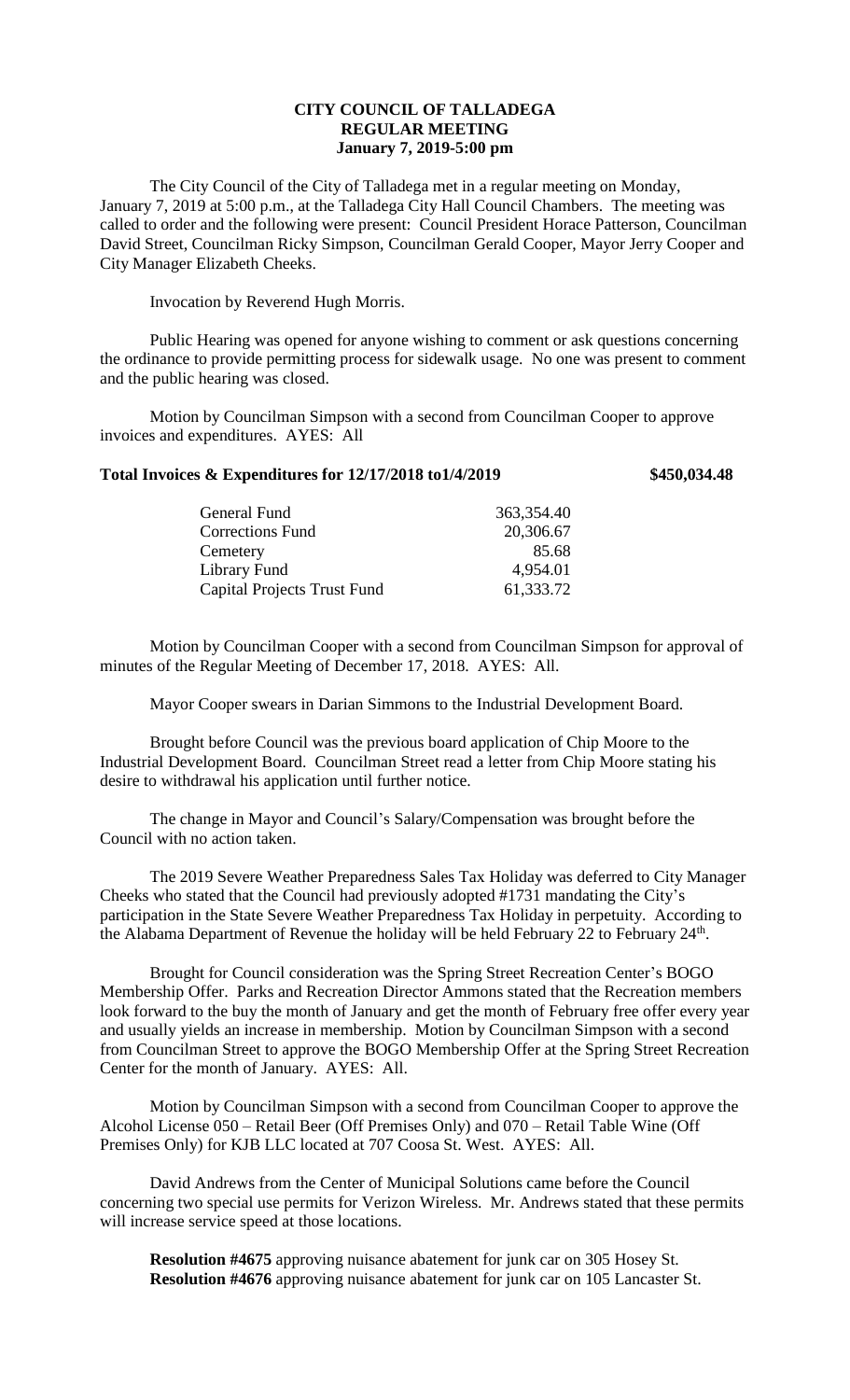**Resolution #4677** approving nuisance abatement for junk car on 404 Lancaster St. **Resolution #4678** approving nuisance abatement for junk car on 601 East Lancaster St. **Resolution #4679** approving nuisance abatement for junk car on Hosey St.

Motion by Councilman Simpson with a second from Councilman Cooper for the approval of Resolution #4675 to #4679. Roll Call. AYES: All.

**Resolution #4680** approving a special use permit for Verizon telecommunication tower located at 113 Chilton St.

**Resolution #4681** approving a special use permit for Verizon telecommunication tower located at 408 Ft. Lashley Ave.

Motion by Councilman Simpson with a second from Councilman Street for the approval of Resolution #4680 and #4681. Roll Call. AYES: All.

**Resolution #4682** approving a supplemental agreement with Neel-Schaffer Engineering for the East Street Parking Lot Project at a cost of \$7,500.00.

**Resolution #4683** approving renewal agreement with Axon for body worn camera system at a cost of \$33,840.00.

**Resolution #4684** approving a contract with InSite Engineering for limited storm sewer inspection for a cost of \$8,350.00.

Motion by Councilman Simpson with a second from Councilman Cooper for the approval of Resolution #4682-#4684. Roll Call. AYES: All.

Motion by Councilman Street with a second from Councilman Simpson to approve the invoices and expenditures for the Water Department. AYES: All.

| Water Department Expenditures for 12/17/18-1/05/19 |            | \$791,208.74 |
|----------------------------------------------------|------------|--------------|
| Water/Sewer Fund                                   | 791,208.74 |              |

City Manager Cheeks informed the Council that National Law Enforcement Appreciation Day was January 9<sup>th</sup> and wished to thank them for all that they do. She also announced that nonviolent crimes were down over 30% for 2018 and that homicides were also reduced in that year.

Councilman Street wished to inform City Manager Cheeks of a severe pot hole near DHR and requested a status update on its repair. City Manager Cheeks stated that Public Works is currently working on the pot hole. Councilman Street also requested a list of streets on the last two paving cycles and commented that a resident of South Street has asked him about adding additional street lights. He also requested that the City Manager look into exterior maintenance for the Spring Street Recreation Center.

Councilman Simpson requested that City Manager Cheeks look into handicap assessible parking near the Braswell building.

Council President Patterson also requested that City Manager Cheeks look into the additional lighting for South Street and stated that he was concerned about the recent events at Talladega Downs Apartments. He also commented that he would like to see a letter written from the Council to the apartment holders asking them to do something about security and requested that City Attorney O'Brien look into this matter.

Motion from Councilman Simpson adjourn the meeting.

After adjourning, the Council reconvened to excuse the absence of Councilman Elston. Motion by Councilman Street with a second from Councilman Cooper to excuse the absence of Councilman Elston. AYES: All.

Councilman Street also requested a copy of the attendance of the Council for the last two years.

Motion by Councilman Street with a second from Councilman Simpson to re-adjourn.